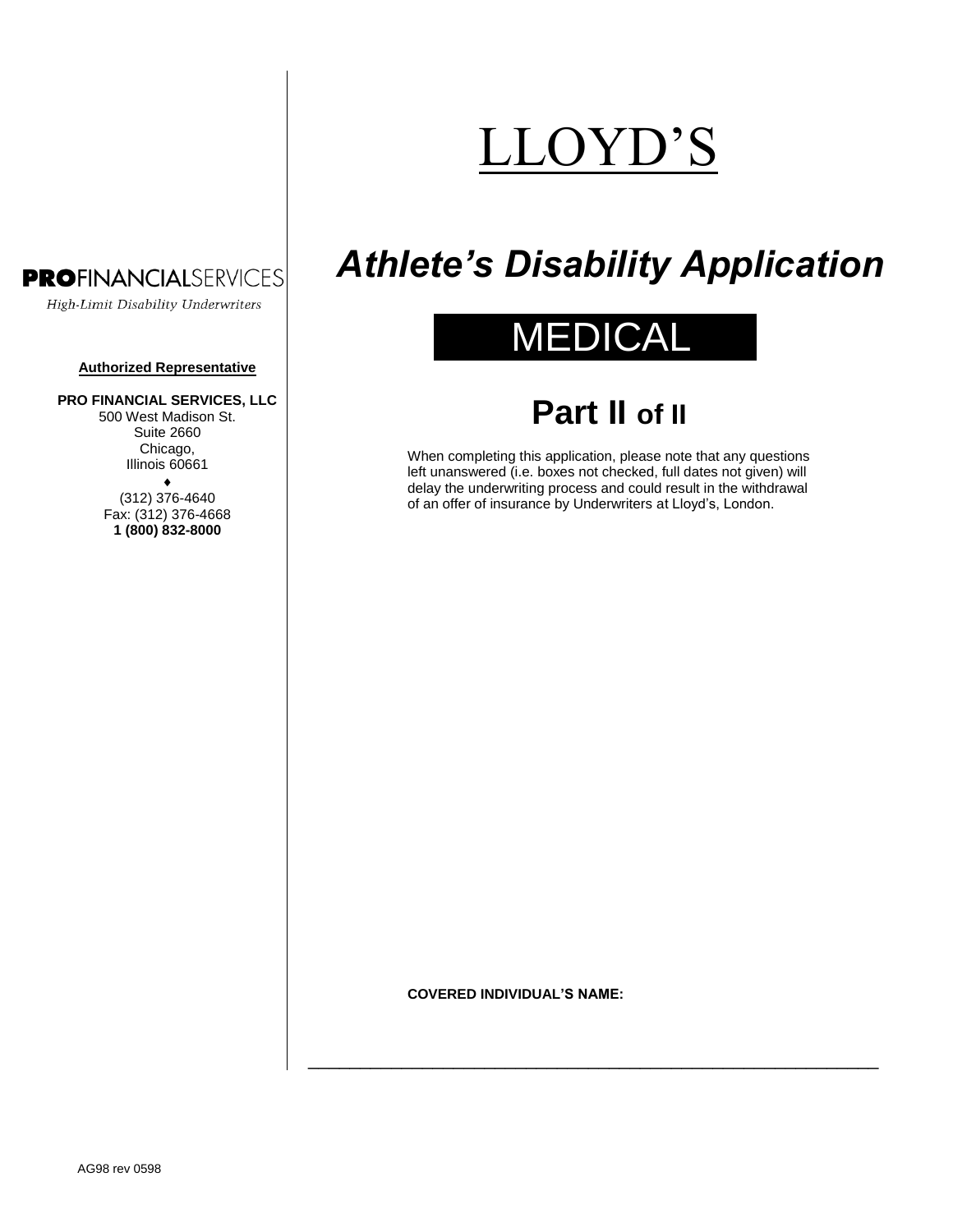**PRO FINANCIAL SERVICES, LLC LLOYD'S, LONDON**

### **ATHLETE'S DISABILITY APPLICATION - MEDICAL**

*(All questions must be answered in ink. Please print clearly.)*

Failure to answer all questions completely with full details will result in a delay in underwriting.

Wherever 'Yes' or 'No' answers require full details, these should be given in the space provided.

If there is not sufficient space, use space provided on back page or attach your answers on a separate sheet.

| ALL of the following sections must be completed by the Medical Examiner upon examination of the Covered Individual. |  |
|---------------------------------------------------------------------------------------------------------------------|--|
|---------------------------------------------------------------------------------------------------------------------|--|

| <b>SECTION 1 GENERAL INFORMATION</b>                                    |              |              |                                                                                                                                                                |
|-------------------------------------------------------------------------|--------------|--------------|----------------------------------------------------------------------------------------------------------------------------------------------------------------|
| 1. Name of Covered Individual:                                          |              |              |                                                                                                                                                                |
|                                                                         |              |              |                                                                                                                                                                |
| Middle<br>First                                                         |              |              | Last                                                                                                                                                           |
| 2. Date of Birth:                                                       |              |              |                                                                                                                                                                |
| 3. Name of Team:                                                        |              |              | Professional                                                                                                                                                   |
|                                                                         |              |              | Collegiate<br>U.                                                                                                                                               |
|                                                                         |              |              | Other (please state)<br><b>U</b>                                                                                                                               |
|                                                                         |              |              |                                                                                                                                                                |
| 4. Position: ______                                                     |              |              |                                                                                                                                                                |
| 5. Have you examined and/or treated the Covered Individual in the past? |              |              | YES for _______ (number of) years                                                                                                                              |
|                                                                         |              |              | <b>NO</b>                                                                                                                                                      |
| <b>SECTION 2</b><br><b>MEDICAL HISTORY</b>                              |              |              |                                                                                                                                                                |
| <b>Covered Individual's:</b>                                            |              |              |                                                                                                                                                                |
| Height ______<br>1.                                                     |              |              | 2.<br>Weight ______                                                                                                                                            |
|                                                                         |              |              |                                                                                                                                                                |
| <b>Blood Pressure</b><br>3.                                             |              |              | Pulse _____<br>4.                                                                                                                                              |
| 5. Please check the appropriate box:                                    |              |              |                                                                                                                                                                |
|                                                                         |              |              | If any of the items are deemed abnormal please provide clinical definition of<br>abnormality as well as details and results of any diagnostic tests performed. |
|                                                                         | Normal       | Abnormal     | Details                                                                                                                                                        |
| Head, Eyes, Ears, Nose or Throat:                                       | $\mathsf{L}$ | П            |                                                                                                                                                                |
|                                                                         |              |              |                                                                                                                                                                |
| Bones, Glands or Skin:                                                  | H            | $\mathbf{L}$ |                                                                                                                                                                |
|                                                                         |              |              |                                                                                                                                                                |
| Lungs or other Respiratory Organs:                                      | ΙI           | $\mathbf{L}$ |                                                                                                                                                                |
| Heart, and the cardiovascular                                           | $\Box$       | П            |                                                                                                                                                                |
| system including blood vessels:                                         |              |              |                                                                                                                                                                |
| EKG:<br>(Results of EKG exams taken within the last                     | $\Box$       | $\Box$       |                                                                                                                                                                |
| twelve (12) months may be used)                                         |              |              |                                                                                                                                                                |
| Stomach or other Abdominal Organs:                                      | П            | $\Box$       |                                                                                                                                                                |
| <b>Genito-Urinary Organs</b>                                            |              |              |                                                                                                                                                                |
| (including prostate or hernias):                                        | $\Box$       | П            |                                                                                                                                                                |
|                                                                         |              |              |                                                                                                                                                                |

For administrative purposes, make sure Covered Individual's name and date of birth are filled in at the bottom of **each** of the following pages.

COVERED INDIVIDUAL: **Date of Birth:**  $\blacksquare$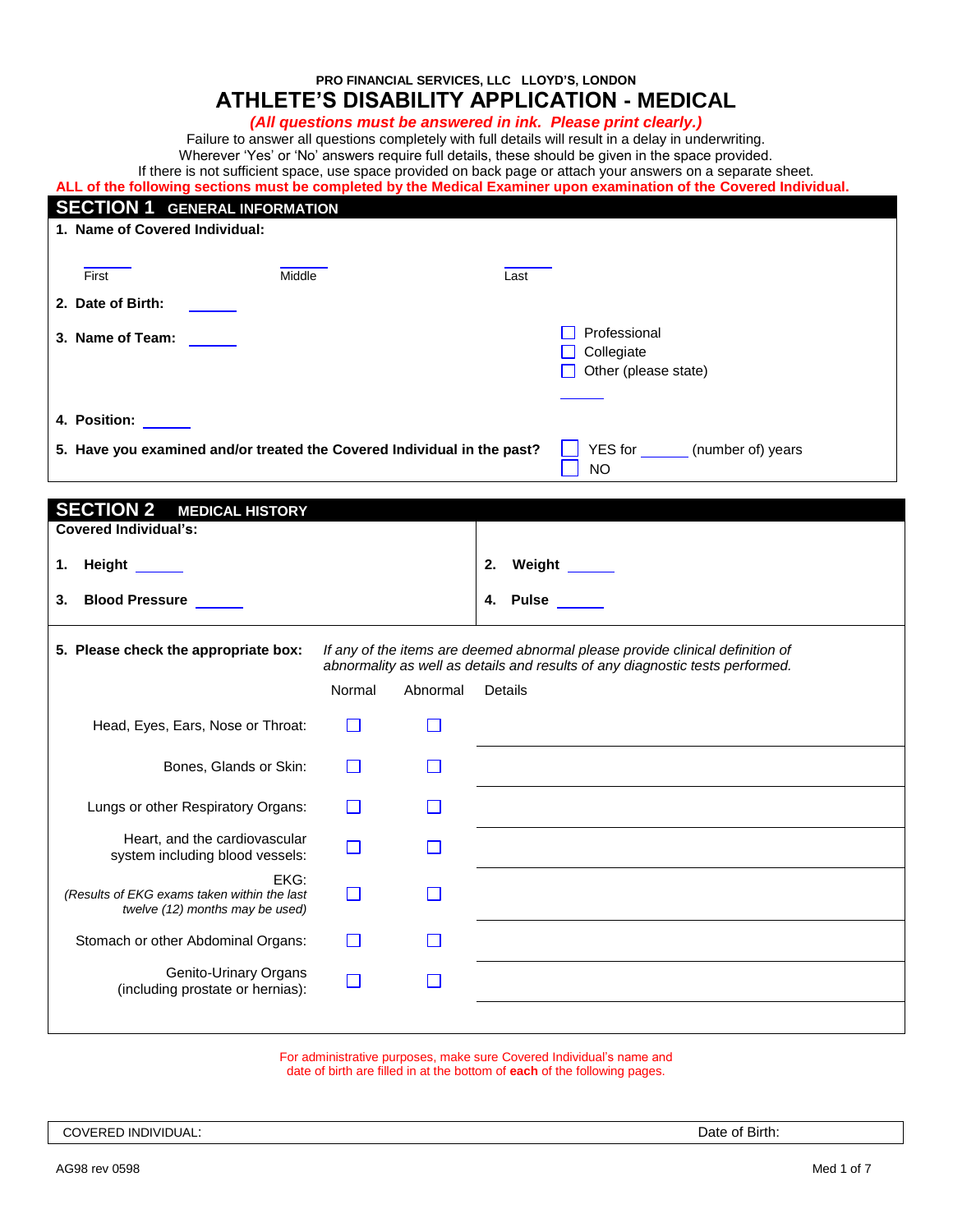Failure to answer all questions completely with full details will result in a delay in underwriting.

| <b>SECTION 3 MEDICAL HISTORY</b>                                 |                          |                           |                                                         | <b>Tallard to answer all questions completely with rule actails will result in a actay in unacriviting.</b> |                             |
|------------------------------------------------------------------|--------------------------|---------------------------|---------------------------------------------------------|-------------------------------------------------------------------------------------------------------------|-----------------------------|
|                                                                  | 1. HEAD                  |                           | $\Box$ YES $\Box$ NO                                    | Normal Exam Result?   YES                                                                                   | <b>NO</b>                   |
| For Section 3,<br><b>Questions 1 through 5:</b>                  | Date(s):                 |                           | Details (discomfort or injury) and treatment):          | Details of any Surgery:                                                                                     | <b>Current Prognosis:</b>   |
| Please answer YES or NO                                          |                          |                           |                                                         |                                                                                                             |                             |
| as to whether or not the                                         |                          |                           |                                                         |                                                                                                             |                             |
| <b>Covered Individual has</b>                                    |                          |                           |                                                         |                                                                                                             |                             |
| ever suffered any<br>discomfort or injury or                     |                          |                           |                                                         |                                                                                                             |                             |
| required treatment with                                          |                          |                           |                                                         |                                                                                                             |                             |
| respect to each body part.                                       |                          |                           |                                                         |                                                                                                             |                             |
| Please give <b>full details</b> .<br>(Include date(s), diagrams, |                          |                           |                                                         |                                                                                                             |                             |
| treatment, duration and                                          | 2. NECK (cervical spine) |                           | <b>YES</b><br>$\Box$ NO<br>П                            | Normal Exam Result?   YES                                                                                   | <b>NO</b>                   |
| results.)                                                        | $Date(s)$ :              |                           | Details (discomfort or injury) and treatment):          | Details of any Surgery:                                                                                     | <b>Current Prognosis:</b>   |
|                                                                  |                          |                           |                                                         |                                                                                                             |                             |
|                                                                  |                          |                           |                                                         |                                                                                                             |                             |
|                                                                  |                          |                           |                                                         |                                                                                                             |                             |
|                                                                  |                          |                           |                                                         |                                                                                                             |                             |
|                                                                  |                          |                           |                                                         |                                                                                                             |                             |
|                                                                  |                          |                           |                                                         |                                                                                                             |                             |
|                                                                  |                          |                           |                                                         |                                                                                                             |                             |
|                                                                  | 3. RIGHT SHOULDER        |                           | <b>YES</b><br><b>NO</b><br>$\mathbf{L}$<br>$\mathsf{L}$ | Normal Exam Result?   YES                                                                                   | <b>NO</b><br>$\perp$        |
|                                                                  | Date(s):                 |                           | Details (discomfort or injury) and treatment):          | Details of any Surgery:                                                                                     | <b>Current Prognosis:</b>   |
|                                                                  |                          |                           |                                                         |                                                                                                             |                             |
|                                                                  |                          |                           |                                                         |                                                                                                             |                             |
|                                                                  |                          |                           |                                                         |                                                                                                             |                             |
|                                                                  |                          |                           |                                                         |                                                                                                             |                             |
|                                                                  |                          |                           |                                                         |                                                                                                             |                             |
|                                                                  |                          |                           |                                                         |                                                                                                             |                             |
|                                                                  |                          |                           |                                                         |                                                                                                             |                             |
|                                                                  | <b>4. LEFT SHOULDER</b>  |                           | <b>YES</b><br><b>NO</b><br>$\Box$<br>$\blacksquare$     | Normal Exam Result?   YES                                                                                   | <b>NO</b><br>$\blacksquare$ |
|                                                                  | Date(s):                 |                           | Details (discomfort or injury) and treatment):          | Details of any Surgery:                                                                                     | <b>Current Prognosis:</b>   |
|                                                                  |                          |                           |                                                         |                                                                                                             |                             |
|                                                                  |                          |                           |                                                         |                                                                                                             |                             |
|                                                                  |                          |                           |                                                         |                                                                                                             |                             |
|                                                                  |                          |                           |                                                         |                                                                                                             |                             |
|                                                                  |                          |                           |                                                         |                                                                                                             |                             |
|                                                                  |                          |                           |                                                         |                                                                                                             |                             |
|                                                                  |                          |                           |                                                         |                                                                                                             |                             |
|                                                                  |                          | 5. CHEST (including ribs) | <b>YES</b><br>$\square$ NO<br>n l                       | Normal Exam Result? □                                                                                       | <b>YES</b><br><b>NO</b>     |
|                                                                  | Date(s):                 |                           | Details (discomfort or injury) and treatment):          | Details of any Surgery:                                                                                     | <b>Current Prognosis:</b>   |
|                                                                  |                          |                           |                                                         |                                                                                                             |                             |
|                                                                  |                          |                           |                                                         |                                                                                                             |                             |
|                                                                  |                          |                           |                                                         |                                                                                                             |                             |
|                                                                  |                          |                           |                                                         |                                                                                                             |                             |
|                                                                  |                          |                           |                                                         |                                                                                                             |                             |
|                                                                  |                          |                           |                                                         |                                                                                                             |                             |

COVERED INDIVIDUAL: Date of Birth:  $\blacksquare$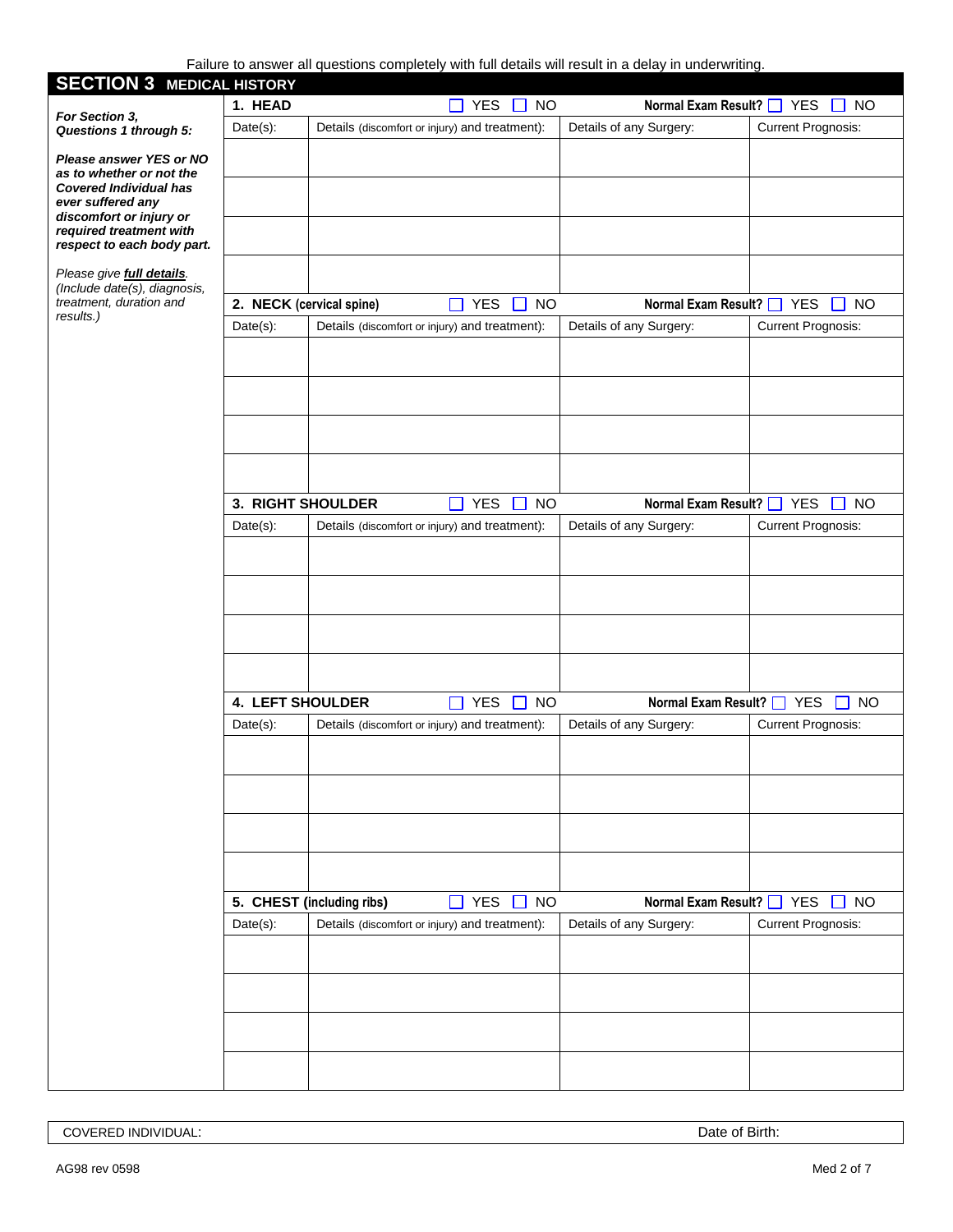| <b>SECTION 3 MEDICAL HISTORY (continued)</b>              |                                                 |                                                                                   |                          |                                |                       |                                        |  |
|-----------------------------------------------------------|-------------------------------------------------|-----------------------------------------------------------------------------------|--------------------------|--------------------------------|-----------------------|----------------------------------------|--|
|                                                           | 6. UPPER BACK (thoracic spine)<br>YES $\Box$ NO |                                                                                   |                          |                                |                       | Normal Exam Result?   YES   NO         |  |
| For Section 3,<br>Questions 6 through 10:                 | $Date(s)$ :                                     | Details (discomfort or injury) and treatment):                                    |                          | Details of any Surgery:        |                       | <b>Current Prognosis:</b>              |  |
| Please answer YES or NO                                   |                                                 |                                                                                   |                          |                                |                       |                                        |  |
| as to whether or not the<br><b>Covered Individual has</b> |                                                 |                                                                                   |                          |                                |                       |                                        |  |
| ever suffered any                                         |                                                 |                                                                                   |                          |                                |                       |                                        |  |
| discomfort or injury or<br>required treatment with        |                                                 |                                                                                   |                          |                                |                       |                                        |  |
| respect to each body part.                                |                                                 |                                                                                   |                          |                                |                       |                                        |  |
| Please give full details.<br>(Include date(s), diagnosis, |                                                 |                                                                                   |                          |                                |                       |                                        |  |
| treatment, duration and<br>results.)                      |                                                 | 7. LOWER BACK (lumbar spine including coccyx & tail bone)                         |                          | $\Box$ YES $\Box$<br><b>NO</b> | Normal Exam Result? □ | <b>YES</b><br>$\Box$ NO                |  |
|                                                           | $Date(s)$ :                                     | Details (discomfort or injury) and treatment):                                    |                          | Details of any Surgery:        |                       | <b>Current Prognosis:</b>              |  |
|                                                           |                                                 |                                                                                   |                          |                                |                       |                                        |  |
|                                                           |                                                 |                                                                                   |                          |                                |                       |                                        |  |
|                                                           |                                                 |                                                                                   |                          |                                |                       |                                        |  |
|                                                           |                                                 |                                                                                   |                          |                                |                       |                                        |  |
|                                                           |                                                 |                                                                                   |                          |                                |                       |                                        |  |
|                                                           |                                                 |                                                                                   |                          |                                |                       |                                        |  |
|                                                           |                                                 | 8. PELVIS/HIPS (including groin - specify side)                                   | <b>YES</b>               | <b>NO</b>                      |                       | Normal Exam Result?   YES   NO         |  |
|                                                           |                                                 |                                                                                   |                          | $\Box$                         |                       |                                        |  |
|                                                           | $Date(s)$ :                                     | Details (discomfort or injury) and treatment):                                    |                          | Details of any Surgery:        |                       | <b>Current Prognosis:</b>              |  |
|                                                           |                                                 |                                                                                   |                          |                                |                       |                                        |  |
|                                                           |                                                 |                                                                                   |                          |                                |                       |                                        |  |
|                                                           |                                                 |                                                                                   |                          |                                |                       |                                        |  |
|                                                           |                                                 |                                                                                   |                          |                                |                       |                                        |  |
|                                                           |                                                 |                                                                                   |                          |                                |                       |                                        |  |
|                                                           |                                                 |                                                                                   |                          |                                |                       |                                        |  |
|                                                           |                                                 | 9. ABDOMEN (including stomach)                                                    | <b>YES</b>               | <b>NO</b>                      |                       | Normal Exam Result?   YES<br>$\Box$ NO |  |
|                                                           | $Date(s)$ :                                     | Details (discomfort or injury) and treatment):                                    |                          | Details of any Surgery:        |                       | <b>Current Prognosis:</b>              |  |
|                                                           |                                                 |                                                                                   |                          |                                |                       |                                        |  |
|                                                           |                                                 |                                                                                   |                          |                                |                       |                                        |  |
|                                                           |                                                 |                                                                                   |                          |                                |                       |                                        |  |
|                                                           |                                                 |                                                                                   |                          |                                |                       |                                        |  |
|                                                           |                                                 |                                                                                   |                          |                                |                       |                                        |  |
|                                                           |                                                 |                                                                                   |                          |                                |                       |                                        |  |
|                                                           |                                                 |                                                                                   | $\overline{\phantom{a}}$ | <b>NO</b>                      |                       | <b>YES</b>                             |  |
|                                                           | Date(s):                                        | 10. RIGHT ARM (including elbow)<br>Details (discomfort or injury) and treatment): | <b>YES</b>               | Details of any Surgery:        | Normal Exam Result?   | $\Box$ NO<br><b>Current Prognosis:</b> |  |
|                                                           |                                                 |                                                                                   |                          |                                |                       |                                        |  |
|                                                           |                                                 |                                                                                   |                          |                                |                       |                                        |  |
|                                                           |                                                 |                                                                                   |                          |                                |                       |                                        |  |
|                                                           |                                                 |                                                                                   |                          |                                |                       |                                        |  |
|                                                           |                                                 |                                                                                   |                          |                                |                       |                                        |  |
|                                                           |                                                 |                                                                                   |                          |                                |                       |                                        |  |
|                                                           |                                                 |                                                                                   |                          |                                |                       |                                        |  |

**COVERED INDIVIDUAL:** Date of Birth: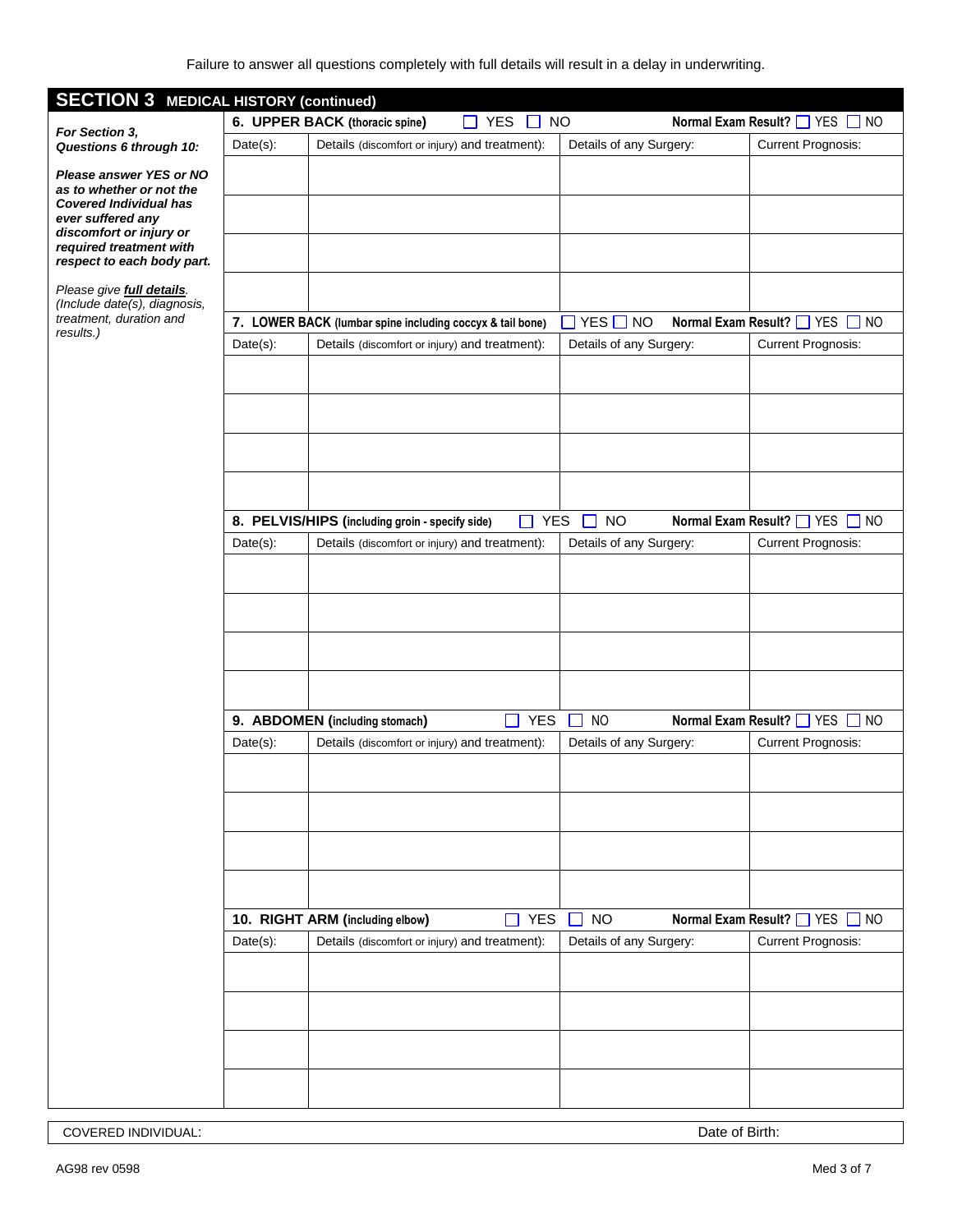| <b>SECTION 3 MEDICAL HISTORY (continued)</b>                                                                                                                                                  |                                                                                                              |                                                                                         |                            |                                                |                            |                                                                      |  |
|-----------------------------------------------------------------------------------------------------------------------------------------------------------------------------------------------|--------------------------------------------------------------------------------------------------------------|-----------------------------------------------------------------------------------------|----------------------------|------------------------------------------------|----------------------------|----------------------------------------------------------------------|--|
|                                                                                                                                                                                               |                                                                                                              | 11. LEFT ARM (including elbow)                                                          | <b>YES</b><br>$\mathsf{L}$ | $\Box$ NO                                      | Normal Exam Result?   YES  | $\Box$ NO                                                            |  |
| For Section 3,<br>Questions 11 through 15:                                                                                                                                                    | $Date(s)$ :                                                                                                  | Details (discomfort or injury) and treatment):                                          |                            | Details of any Surgery:                        |                            | <b>Current Prognosis:</b>                                            |  |
| Please answer YES or NO<br>as to whether or not the<br><b>Covered Individual has</b><br>ever suffered any<br>discomfort or injury or<br>required treatment with<br>respect to each body part. |                                                                                                              |                                                                                         |                            |                                                |                            |                                                                      |  |
| Please give full details.                                                                                                                                                                     |                                                                                                              |                                                                                         |                            |                                                |                            |                                                                      |  |
| (Include date(s), diagnosis,<br>treatment, duration and                                                                                                                                       | <b>YES</b><br>NO Normal Exam Result?   YES<br>12. RIGHT HAND (including wrist, fingers & thumb)<br><b>NO</b> |                                                                                         |                            |                                                |                            |                                                                      |  |
| results.)                                                                                                                                                                                     | $Date(s)$ :                                                                                                  | Details (discomfort or injury) and treatment):                                          |                            | Details of any Surgery:                        |                            | <b>Current Prognosis:</b>                                            |  |
|                                                                                                                                                                                               |                                                                                                              |                                                                                         |                            |                                                |                            |                                                                      |  |
|                                                                                                                                                                                               |                                                                                                              |                                                                                         |                            |                                                |                            |                                                                      |  |
|                                                                                                                                                                                               |                                                                                                              | 13. LEFT HAND (including wrist, fingers & thumb)                                        | <b>YES</b>                 | <b>NO</b><br>H                                 | Normal Exam Result?   YES  | <b>NO</b>                                                            |  |
|                                                                                                                                                                                               | $Date(s)$ :                                                                                                  | Details (discomfort or injury) and treatment):                                          |                            | Details of any Surgery:                        |                            | <b>Current Prognosis:</b>                                            |  |
|                                                                                                                                                                                               |                                                                                                              |                                                                                         |                            |                                                |                            |                                                                      |  |
|                                                                                                                                                                                               |                                                                                                              |                                                                                         |                            |                                                | <b>Normal Exam Result?</b> |                                                                      |  |
|                                                                                                                                                                                               | Date(s):                                                                                                     | 14. RIGHT THIGH (including hamstring)<br>Details (discomfort or injury) and treatment): | <b>YES</b><br>$\Box$       | <b>NO</b><br>$\Box$<br>Details of any Surgery: |                            | <b>YES</b><br><b>NO</b><br>$\mathbf{L}$<br><b>Current Prognosis:</b> |  |
|                                                                                                                                                                                               |                                                                                                              |                                                                                         |                            |                                                |                            |                                                                      |  |
|                                                                                                                                                                                               |                                                                                                              |                                                                                         |                            |                                                |                            |                                                                      |  |
|                                                                                                                                                                                               |                                                                                                              | 15. LEFT THIGH (including hamstring)                                                    | $\Box$ YES                 | <b>NO</b>                                      | Normal Exam Result?   YES  | <b>NO</b>                                                            |  |
|                                                                                                                                                                                               | $Date(s)$ :                                                                                                  | Details (discomfort or injury) and treatment):                                          |                            | Details of any Surgery:                        |                            | <b>Current Prognosis:</b>                                            |  |
|                                                                                                                                                                                               |                                                                                                              |                                                                                         |                            |                                                |                            |                                                                      |  |
|                                                                                                                                                                                               |                                                                                                              |                                                                                         |                            |                                                |                            |                                                                      |  |
|                                                                                                                                                                                               |                                                                                                              |                                                                                         |                            |                                                |                            |                                                                      |  |

COVERED INDIVIDUAL: Date of Birth: Date of Birth: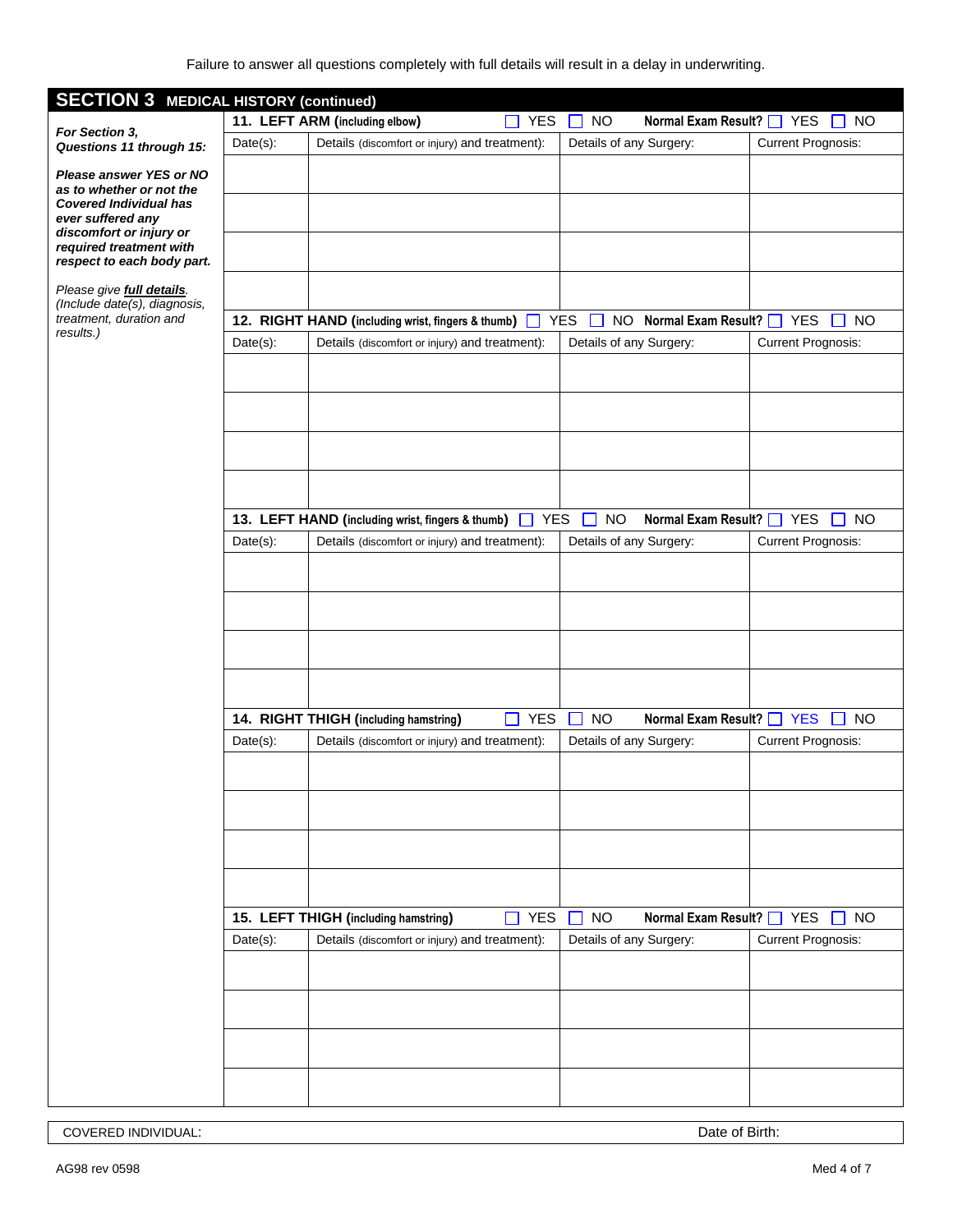| <b>SECTION 3 MEDICAL HISTORY (continued)</b>                                                                                                                    |                |                                                          |                            |                                         |                                          |
|-----------------------------------------------------------------------------------------------------------------------------------------------------------------|----------------|----------------------------------------------------------|----------------------------|-----------------------------------------|------------------------------------------|
|                                                                                                                                                                 | 16. RIGHT KNEE |                                                          | YES<br>$\Box$              | <b>NO</b>                               | Normal Exam Result? THES NO              |
| For Section 3,<br>Questions 16 through 20:                                                                                                                      | $Date(s)$ :    | Details (discomfort or injury) and treatment):           |                            | Details of any Surgery:                 | Current Prognosis:                       |
| Please answer YES or NO<br>as to whether or not the<br><b>Covered Individual has</b><br>ever suffered any<br>discomfort or injury or<br>required treatment with |                |                                                          |                            |                                         |                                          |
| respect to each body part.                                                                                                                                      |                |                                                          |                            |                                         |                                          |
| Please give full details.<br>(Include date(s), diagnosis,                                                                                                       |                |                                                          |                            |                                         |                                          |
| treatment, duration and                                                                                                                                         | 17. LEFT KNEE  |                                                          | <b>YES</b><br>$\mathbf{L}$ | <b>NO</b>                               | Normal Exam Result? THES NO              |
| results.)                                                                                                                                                       | $Date(s)$ :    | Details (discomfort or injury) and treatment):           |                            | Details of any Surgery:                 | <b>Current Prognosis:</b>                |
|                                                                                                                                                                 |                |                                                          |                            |                                         |                                          |
|                                                                                                                                                                 |                |                                                          |                            |                                         |                                          |
|                                                                                                                                                                 |                |                                                          |                            |                                         |                                          |
|                                                                                                                                                                 |                |                                                          |                            |                                         |                                          |
|                                                                                                                                                                 |                |                                                          |                            |                                         |                                          |
|                                                                                                                                                                 |                | 18. RIGHT LOWER LEG (including ankle & Achilles tendon)  |                            | YES $\Box$                              | NO Normal Exam Result? TYES<br>$\Box$ No |
|                                                                                                                                                                 | Date(s):       | Details (discomfort or injury) and treatment):           |                            | Details of any Surgery:                 | <b>Current Prognosis:</b>                |
|                                                                                                                                                                 |                |                                                          |                            |                                         |                                          |
|                                                                                                                                                                 |                |                                                          |                            |                                         |                                          |
|                                                                                                                                                                 |                |                                                          |                            |                                         |                                          |
|                                                                                                                                                                 |                |                                                          |                            |                                         |                                          |
|                                                                                                                                                                 |                |                                                          |                            |                                         |                                          |
|                                                                                                                                                                 |                |                                                          |                            |                                         |                                          |
|                                                                                                                                                                 |                | 19. LEFT LOWER LEG (including ankle & Achilles tendon) [ |                            | YES<br><b>NO</b><br>Normal Exam Result? | <b>YES</b><br><sub>NO</sub>              |
|                                                                                                                                                                 | $Date(s)$ :    | Details (discomfort or injury) and treatment):           |                            | Details of any Surgery:                 | <b>Current Prognosis:</b>                |
|                                                                                                                                                                 |                |                                                          |                            |                                         |                                          |
|                                                                                                                                                                 |                |                                                          |                            |                                         |                                          |
|                                                                                                                                                                 |                |                                                          |                            |                                         |                                          |
|                                                                                                                                                                 |                |                                                          |                            |                                         |                                          |
|                                                                                                                                                                 |                |                                                          |                            |                                         |                                          |
|                                                                                                                                                                 |                | 20. RIGHT FOOT (including toes)                          | <b>YES</b><br>П            | <b>NO</b>                               | Normal Exam Result?   YES   NO           |
|                                                                                                                                                                 | Date(s):       | Details (discomfort or injury) and treatment):           |                            | Details of any Surgery:                 | <b>Current Prognosis:</b>                |
|                                                                                                                                                                 |                |                                                          |                            |                                         |                                          |
|                                                                                                                                                                 |                |                                                          |                            |                                         |                                          |
|                                                                                                                                                                 |                |                                                          |                            |                                         |                                          |
|                                                                                                                                                                 |                |                                                          |                            |                                         |                                          |
|                                                                                                                                                                 |                |                                                          |                            |                                         |                                          |

COVERED INDIVIDUAL: Date of Birth: Date of Birth: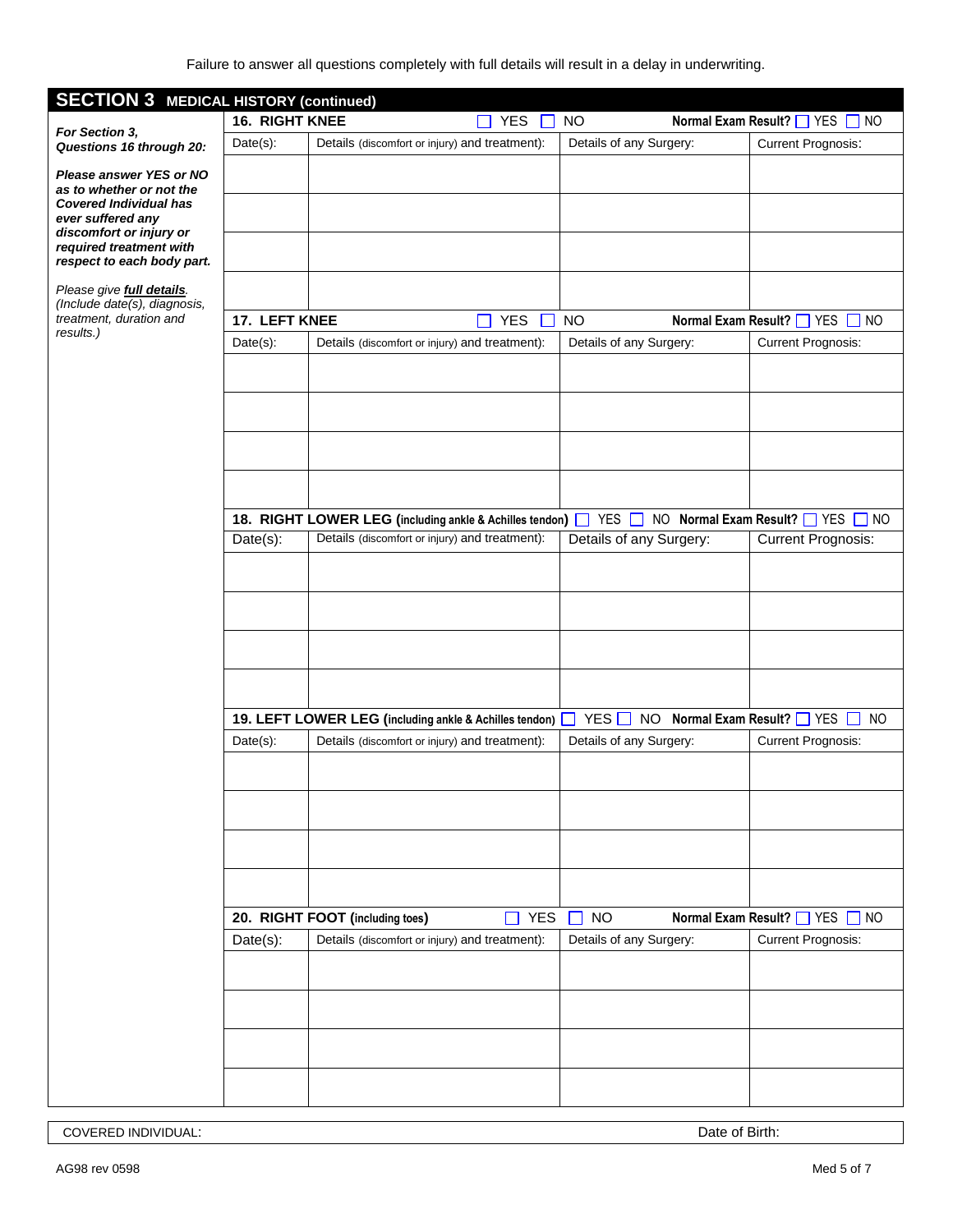Failure to answer all questions completely with full details will result in a delay in underwriting.

| <b>SECTION 3 MEDICAL HISTORY (continued)</b>                                                                    |                       |                                                |                                |                                                                                                                            |                                |  |
|-----------------------------------------------------------------------------------------------------------------|-----------------------|------------------------------------------------|--------------------------------|----------------------------------------------------------------------------------------------------------------------------|--------------------------------|--|
| For Section 3,                                                                                                  |                       | 21. LEFT FOOT (including toes)                 | $\Box$ YES $\Box$              | <b>NO</b>                                                                                                                  | Normal Exam Result? ■ YES ■ NO |  |
| <b>Question 21:</b>                                                                                             | $Date(s)$ :           | Details (discomfort or injury) and treatment): |                                | Details of any Surgery:                                                                                                    | <b>Current Prognosis:</b>      |  |
| Please answer YES or NO<br>as to whether or not the                                                             |                       |                                                |                                |                                                                                                                            |                                |  |
| <b>Covered Individual has</b>                                                                                   |                       |                                                |                                |                                                                                                                            |                                |  |
| ever suffered any                                                                                               |                       |                                                |                                |                                                                                                                            |                                |  |
| discomfort or injury or<br>required treatment with                                                              |                       |                                                |                                |                                                                                                                            |                                |  |
| respect to each body part.                                                                                      |                       |                                                |                                |                                                                                                                            |                                |  |
| Please give full details.                                                                                       |                       |                                                |                                |                                                                                                                            |                                |  |
| (Include date(s), diagnosis,                                                                                    |                       |                                                |                                |                                                                                                                            |                                |  |
| treatment, duration and<br>results.)                                                                            |                       |                                                |                                |                                                                                                                            |                                |  |
|                                                                                                                 |                       |                                                |                                |                                                                                                                            |                                |  |
| <b>SECTION 4</b>                                                                                                |                       |                                                |                                |                                                                                                                            |                                |  |
|                                                                                                                 |                       |                                                |                                |                                                                                                                            |                                |  |
| continue his or her career.                                                                                     |                       |                                                |                                | On completion of physical examination, please provide an overall impression with regard to Covered Individual's ability to |                                |  |
|                                                                                                                 |                       |                                                |                                |                                                                                                                            |                                |  |
|                                                                                                                 |                       |                                                |                                |                                                                                                                            |                                |  |
| Please indicate your relationship to the Covered Individual by checking the appropriate box:                    |                       |                                                |                                |                                                                                                                            |                                |  |
|                                                                                                                 |                       |                                                |                                |                                                                                                                            |                                |  |
| Personal Physician                                                                                              | $\Box$ Team Physician |                                                | Other (please specify): ______ |                                                                                                                            |                                |  |
|                                                                                                                 |                       |                                                |                                |                                                                                                                            |                                |  |
|                                                                                                                 |                       |                                                |                                |                                                                                                                            |                                |  |
|                                                                                                                 |                       |                                                |                                |                                                                                                                            |                                |  |
| <b>I certify that I made this examination</b> at $\Box$ a.m. $\Box$ p.m. on the $\Box$ day of $\Box$ , $\Box$ . |                       |                                                |                                |                                                                                                                            |                                |  |
|                                                                                                                 |                       |                                                |                                |                                                                                                                            |                                |  |
| Examination made at: ■ My Office ■ Team Facility ■ Covered Individual's Home ■ Other                            |                       |                                                |                                |                                                                                                                            |                                |  |
|                                                                                                                 |                       |                                                |                                |                                                                                                                            |                                |  |
|                                                                                                                 |                       |                                                |                                |                                                                                                                            |                                |  |
| <b>EXAMINER'S SIGNATURE</b>                                                                                     |                       | <b>DATE</b>                                    |                                | <b>COVERED INDIVIDUAL'S SIGNATURE</b>                                                                                      | <b>DATE</b>                    |  |
|                                                                                                                 |                       |                                                |                                |                                                                                                                            |                                |  |
|                                                                                                                 |                       |                                                |                                |                                                                                                                            |                                |  |
|                                                                                                                 |                       |                                                |                                |                                                                                                                            |                                |  |
| Examiner's Name (please print)                                                                                  |                       |                                                |                                | Covered Individual's Full Name (please print)                                                                              |                                |  |
| Examiner's Address:                                                                                             |                       |                                                |                                |                                                                                                                            |                                |  |
|                                                                                                                 |                       |                                                |                                |                                                                                                                            |                                |  |
|                                                                                                                 |                       |                                                |                                |                                                                                                                            |                                |  |
|                                                                                                                 |                       |                                                |                                |                                                                                                                            |                                |  |
| Examiner's Telephone No.: _____                                                                                 |                       |                                                |                                |                                                                                                                            |                                |  |
|                                                                                                                 |                       |                                                |                                |                                                                                                                            |                                |  |